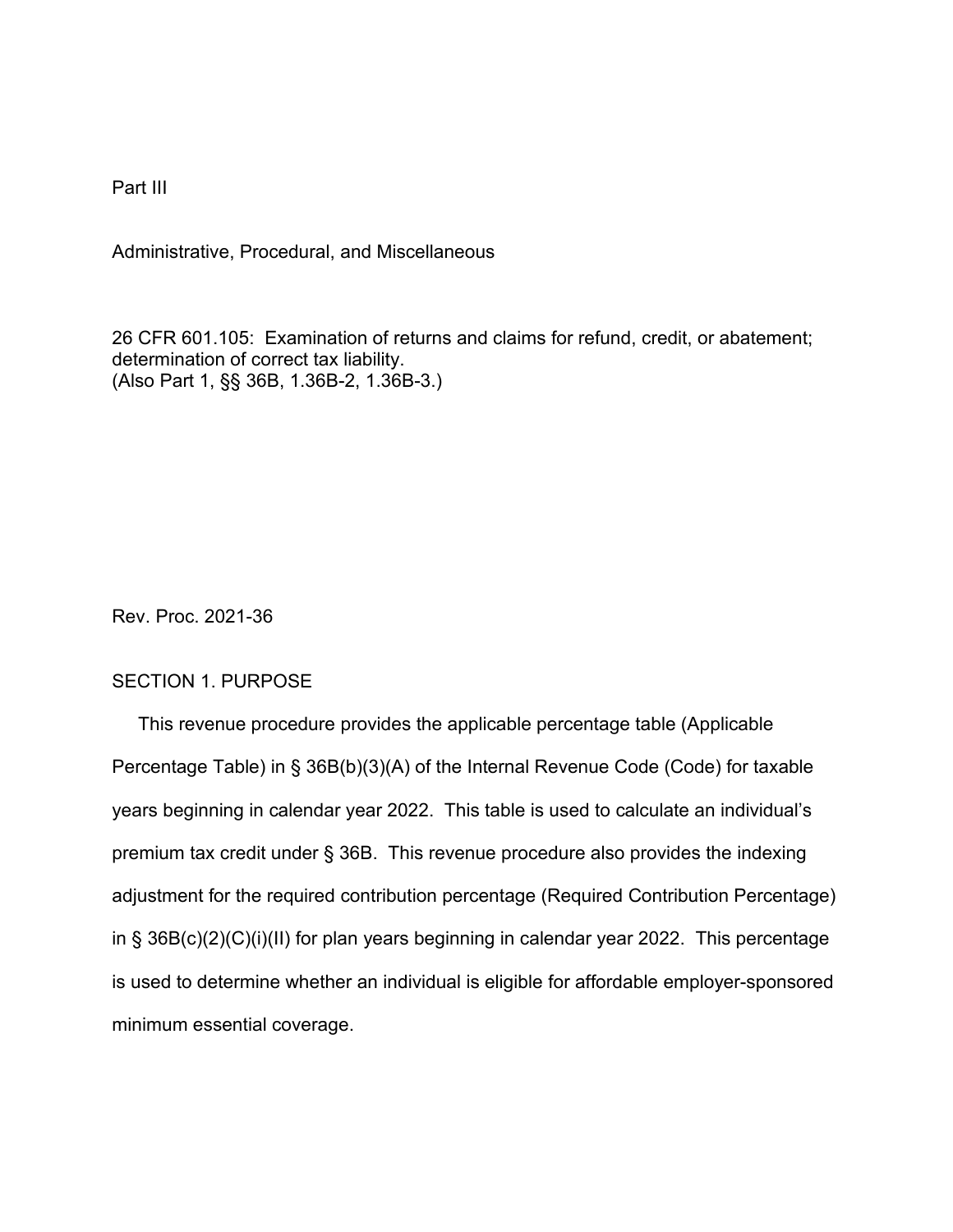## SECTION 2. ADJUSTED ITEMS

 .01 *Applicable Percentage Table for 2022*. Section 9661 of the American Rescue Plan Act of 2021, Pub. L. No. 117-2 (ARP), added  $\S$  36B(b)(3)(A)(iii) to the Code to provide an Applicable Percentage Table that applies for taxable years beginning in calendar years 2021 and 2022. For taxable years beginning in calendar year 2022, the Applicable Percentage Table for purposes of § 36B(b)(3)(A) and § 1.36B-3(g) of the Income Tax Regulations is:

| Household income percentage of Federal | Initial percentage | Final percentage |
|----------------------------------------|--------------------|------------------|
| poverty line:                          |                    |                  |
| Less than 150%                         | $0.00\%$           | $0.00\%$         |
| At least 150% but less than 200%       | $0.00\%$           | 2.00%            |
| At least 200% but less than 250%       | 2.00%              | 4.00%            |
| At least 250% but less than 300%       | 4.00%              | 6.00%            |
| At least 300% but less than 400%       | 6.00%              | 8.50%            |
| At least 400% and higher               | 8.50%              | 8.50%            |

.02 *Required Contribution Percentage for 2022*.

 (1) Section 9661 of the ARP did not amend the indexing rules under § 36B(c)(2)(C)(iv) relating to the Required Contribution Percentage. See § 36B(b)(3)(A)(iii)(I). The Required Contribution Percentage for plan years beginning in calendar year 2022 is indexed based on the rates of premium growth relative to the rates of income growth in the Department of Health and Human Services (HHS) Notice of Benefit and Payment Parameters for 2022 and Pharmacy Benefit Manager Standards (86 F. R. 24140; May 5, 2021). In addition, the additional adjustment provided in § 36B(b)(3)(A)(ii)(II) is not required for plan years beginning in 2022 because the Department of the Treasury and the Internal Revenue Service have determined that the failsafe exception described in § 36B(b)(3)(A)(ii)(III) applies for plan years beginning in calendar year 2022.